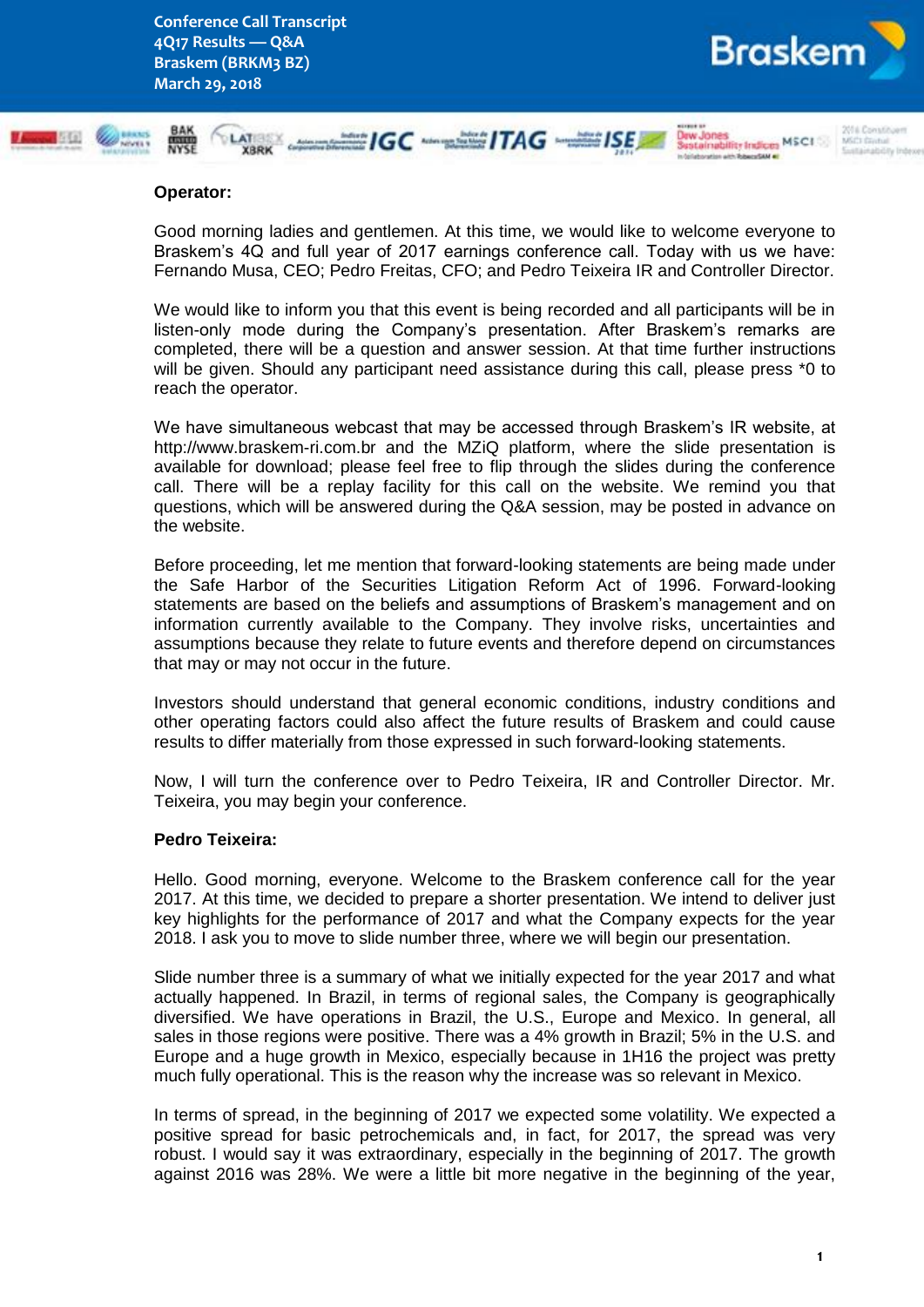

with respect to the spread of revenues in Brazil, but in the end, spreads remained flat in comparison to 2016.

For the U.S. and Europe we were stable, but in the end spread turned out to be a little bit worse than we expected in the beginning. In Mexico we expected a positive spread in the beginning of the year and spreads were in fact positive, especially at the end of the year, when we had an appreciation of EP prices and ethane prices remained stable.

In terms of EBITDA, in the beginning of the year we expected smaller EBITDA for Brazilian operations, but in the end EBITDA turned out to be positive – there was a 2% growth in comparison to 2016. EBITDA was relatively stable for the U.S. and Europe. In fact, there was a 7% decrease, but the absolute value remained very robust.

There was, as expected, a relevant increase in EBITDA in Mexico, by 282% in the yearover-year comparison. On a consolidated basis, there was a 17% increase. The Company posted its record EBITDA of US\$3.8 billion, equivalent to R\$12.3 billon.

In terms of free cash flow, there was also a 9% year-over-year increase and earnings per share were positive. In 2016 we had a negative net income. In 2017 net income was positive, at around R\$4 billion and this turned out into very positive earnings per share in 2017.

Moving to slide number four, we bring the five key highlights of the Company's performance in 2017. In terms of operational performance, 2017 was a record year in production. We posted a record of production of ethylene, butadiene, gasoline, polyethylene, polypropylene in Brazil and PP in the U.S. and Europe. There were also record sales of the main chemicals that are produced in Brazil.

PE in the Brazilian market was a record as well as were exports of butadiene and ethylene, and PP in the U.S. and Europe. Consolidated EBITDA came in at a record US\$3.8 billion, 17% higher than that of 2016. In terms of value creation, 2017 was a year in which stabilized started up – in the beginning of the year – and stabilized our position in the U.S. We also concluded the investment for flexibilization of feedstock in the Bahia cracker.

Now we can run half of the cracker using ethane instead of naphtha in Bahia. This investment was completed by the end of 2017, so it was an achievement for the Company in 2017. Also, Braskem's board of directors approved the investments for the new PP plant in the U.S. – an investment of up to US\$675 million for new the PP plant and a total capacity of 150,000 tons. It is expected to become operational in the 1H20.

2017 was also a year of liability management. The Company issued two bonds, in the total amount of US\$1.7 billion. This enabled the Company to refinance its short-term debt and extend the tender of the total debt of the Company. The demand for this offer is exceeded by 8x and represented the largest funding transaction of the Company and at the lowest cost ever made.

With respect to credit ratings, Braskem maintained its investment grade by S&P and Fitch. The Company remained BBB+ by these two rating agencies. More recently, the negative outlook by S&P was stabilized and Braskem became eligible by S&P to become three notches above the Brazilian sovereign rate. Considering our diversification in terms of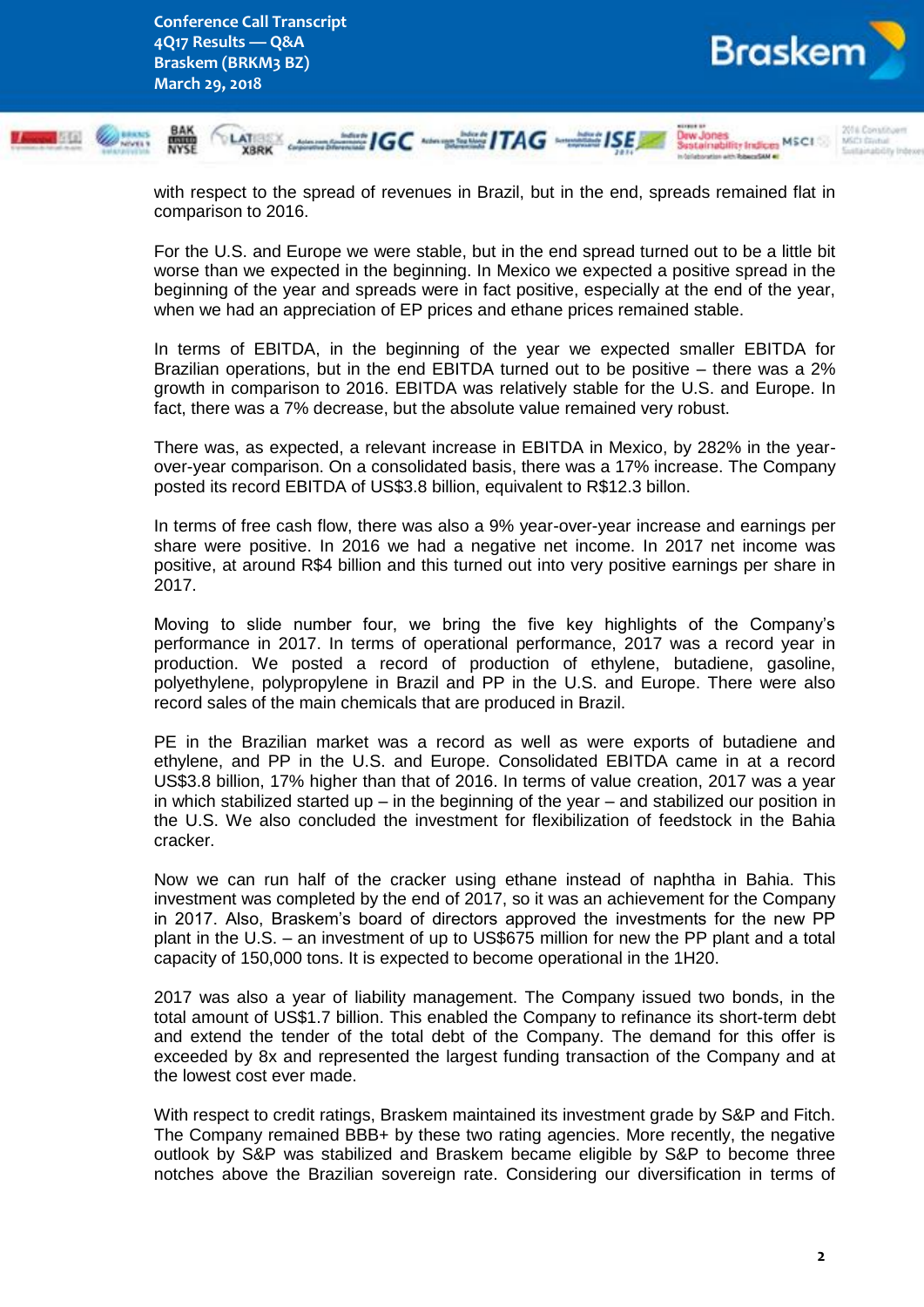



geography and restrictions in terms of feedstock, the Company is more detached from the Brazilian sovereign risk.

Lastly, let us talk about dividends. We had an early distribution of R\$1 billion at the end of the year, more precisely in December. This represented about 25% of the net profit of the Company. The minimum dividend was paid at the end of last year and the Company is suggesting an additional distribution of  $R$1.5$  billion  $-$  to be approved in the annual shareholder's meeting. The Company's good performance, good results are being also shared also with investors.

Let us move to slide number five. Let us talk a little bit about the Company's CAPEX – what we posted for 2017 and what we expect for year 2018. In 2017 we posted a CAPEX of R\$2.3 billion – R\$1.5 billion is related to operational CAPEX and R\$826 million were related to those strategic projects that I have already mentioned. This was a 31% decreased if compared to 2016, especially because in 2016 we still had some contributions to the Mexican project that were concluded and no additional investment or cash was required by the project in 2017.

For 2018, we do expect an increase in the amount of investments. In the operational side, there will be a schedule maintenance shutdown for the cracker in Triunfo, Southern Brazil, which will demand more investment in 2018. Also, the new PP plant in 2018 will account for around 40% of the expected investments for this project in the U.S. It is 40% of the US\$375 million that are expected to be invested in 2018. The total investment would increase from R\$2.3 billion to R\$2.9 billion.

Let us move to slide number six. We are sharing with all of you what is expected in terms of spread for year 2018, as compared to 2017. The source of this spread is IHS. For 2017, the P Spread – the difference between P prices and naphtha prices were around US\$720 per ton. A 3.6% increase is expected, so the average increase expected by IHS for year 2018 will be around US\$740. Better spreads are expected by IHS, even considering the new capacities that are becoming operational.

In fact, the five new P plants have not started up until now in the U.S., with a total capacity of 4.4 million tons and two more are expected to begin its operations in the 2H18. Also, five new ethylene plans have not started out until now in the U.S., in the total capacity of 5.5 million tons of ethylene. Even though capacity will start up – and is starting up –, IHS remains very positive in terms of its spread.

The same happens in the case of PP. Spreads should increase by 5%. This is the perception of IHS. In 2017 the average spread was US\$ 509 per ton, in terms of PP against naphtha, and the spread should go up to about US\$665 per ton. Some projects, mainly in China, were postponed to after 2020 and the demand growth for these projects – for PE and PP – remain very robust.

Let us move to our last slide, number seven. This is our outlook for 2018 versus 2017. Utilization rate: the Company expects it to remain stable. There are not many reasons to believe that utilization rate should be much lower than that of 2017, even though 2017 was a record year in terms of production.

In terms of demand, we see a very positive demand in the U.S. and Europe. It is important to highlight that, especially in Brazil and in Mexico, demand should also be positive. There is an elasticity in terms of the revving markets, which is higher when compared to the U.S.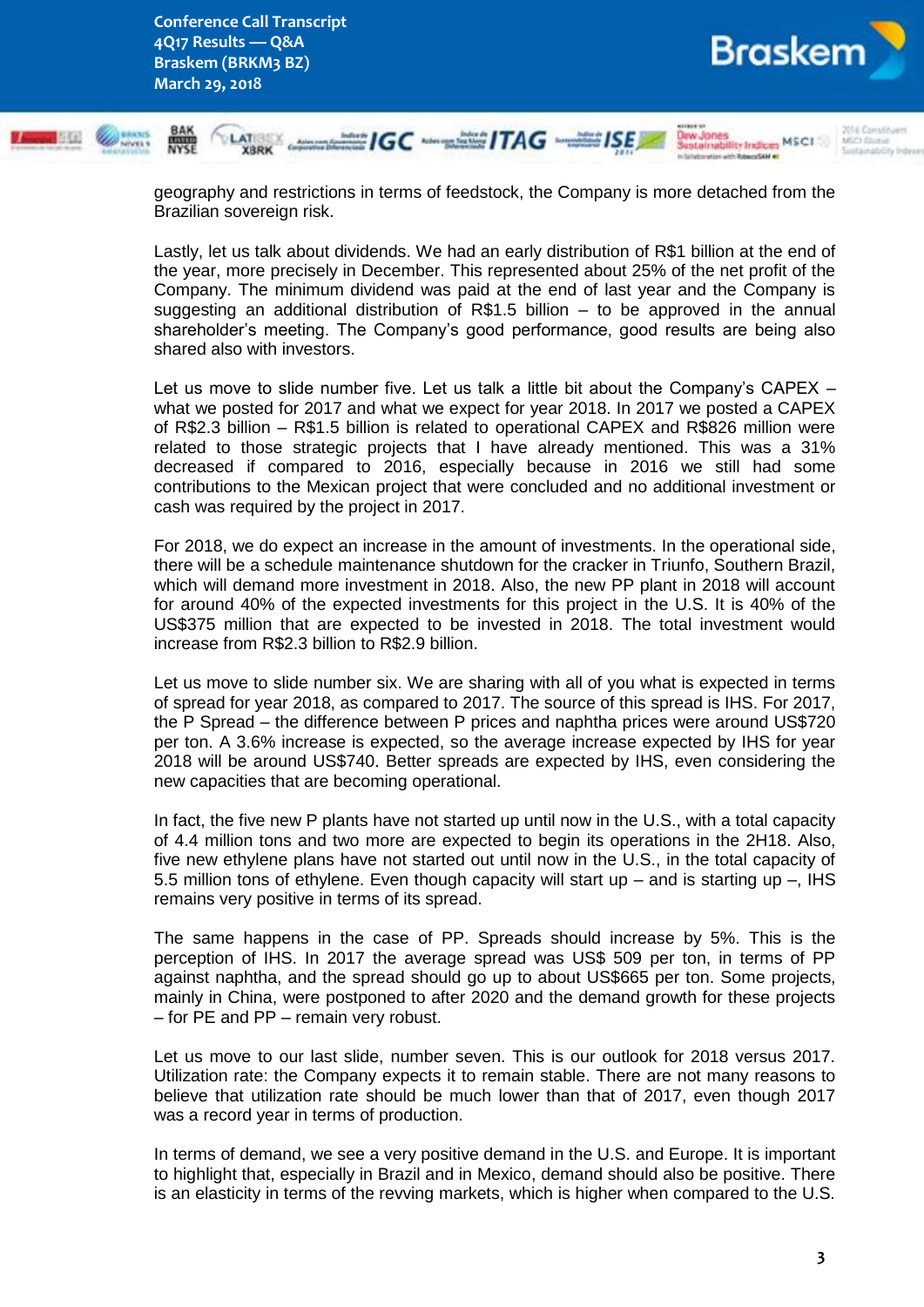**Conference Call Transcript 4Q17 Results — Q&A Braskem (BRKM3 BZ) March 29, 2018**



and Europe. We expect a growth for the revving demand in Mexico and in Brazil of 1.5x the GDP.

In terms of spread, bottom up, in Mexico spread is expected to be better. It is aligned to the view of IHS. In the U.S. and Europe it is the same. We produce polypropylene. In Brazil, spread should be relatively stable. The combination of revenues should be relatively stable. The negative side that we expect for 2018 is related to chemicals.

In fact, in 2017 we had an extraordinary spread for chemicals. We posted very extraordinary impacts in the results of 2017, of around US\$300 million. And we are not expecting, at least for now, this spread to be the same for year 2018. In the end, consolidated EBITDA for 2018 should be lower when compared to that of 2017. Even though EBITDA should be lower, consolidated cash flow for 2018 is expected to be higher.

In 2017 we had an important impact in terms of working capital consumption, which we do not expect to happen again in 2018. This will be a pro. In terms of interest, as a consequence of the liability management and optimizations that the Company made in the debt profile, we expect to have lower interest rates and gross debt for year 2018. This should be positive.

There was a U.S. tax reform that will enable the Company to reduce the income tax it pays in the U.S. That will be another positive. CAPEX, as already mentioned, will be higher in 2018 when compared to that of 2016. It is important to notice that in 2017 we paid R\$1.5 billion in global settlements and for this year we expect to pay around R\$300 million. This is a much lower payment that will be due this year to the authorities, regarding the global settlement that was agreed in 2016. In the end, the consolidated cash flow for the Company in 2018 should be higher than that of 2017.

Thank you very much. I will move to the Q&A session.

### **Vicente Falanga, Bank of America:**

Hi. Good morning, Fernando, Pedro and Rosana. Good morning, everyone. I have a couple of questions. First, on the outlook for polyethylene: the market seems to be growing more and more optimistic with the PE side. Some experts are already mentioning the possibility of an extended upcycle throughout the next five years.

On the other hand, one risk that we do see is the potential effects of a global trade war, affecting polyethylene. In other words, Asian producers potentially retaliating tariffs imposed on steel by the U.S. with tariffs on products such as polyethylene.

In a scenario that this eventually happens and the U.S. has to redirect its eminent new supply from Asia to smaller regions like Latin America, for example, how do you see the region responding? Could countries in the Mercosur articulate to rise import tariffs on PE, at least temporarily? How likely do you see this happening?

My second question is related to the naphtha supply contract agreement with Petrobras. There are expectations, at least from the market side, that Petrobras could revise this naphtha supply contract with Braskem soon, since it expires in a couple of years. To the best of your knowledge and based on what you are able to share, of course, are these conversations currently ongoing? Also, do you see Petrobras' intentions to sell some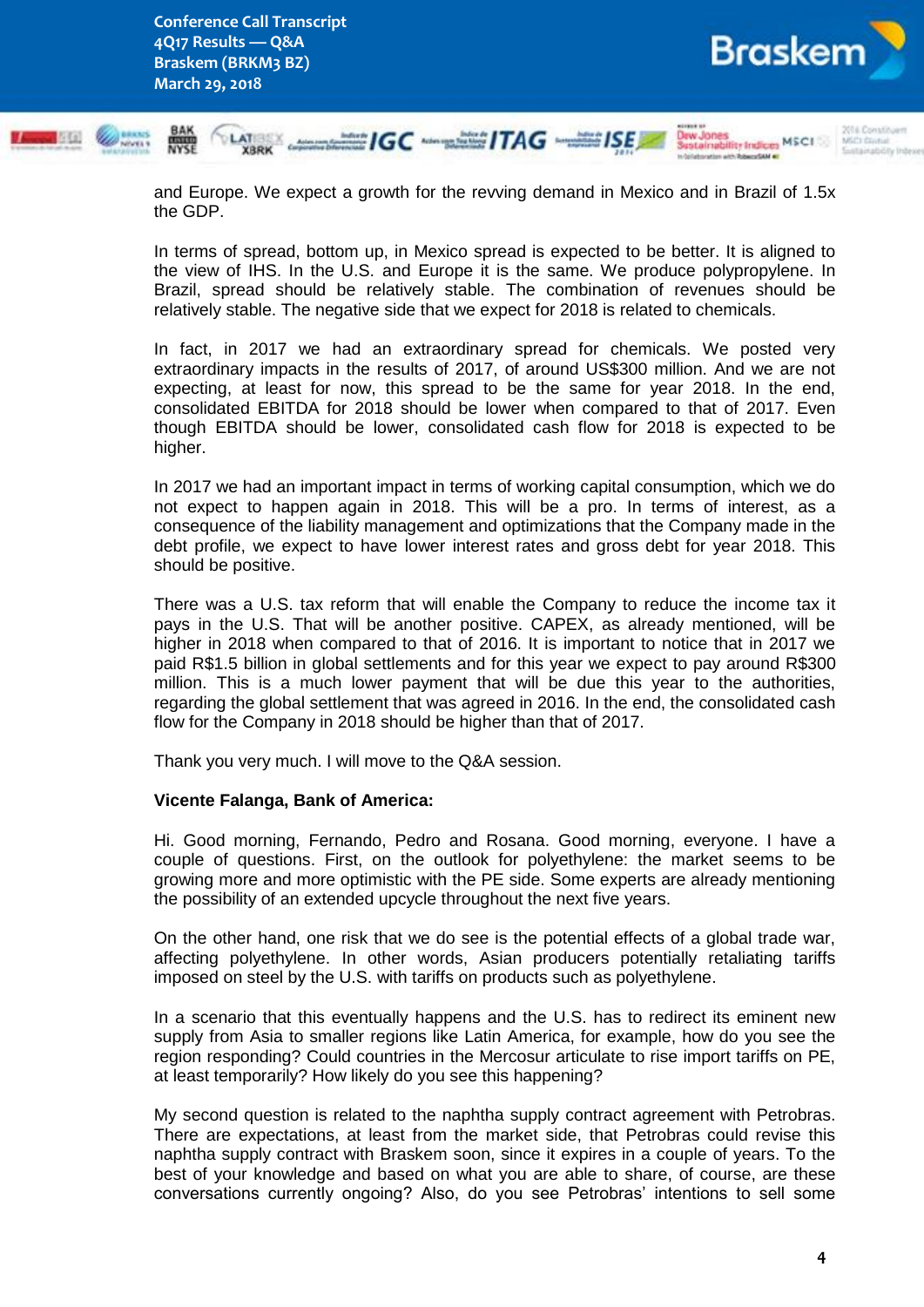

refineries potentially getting in the way of the volumes they want to compromise with Braskem?

Then, a last comment still on that subject, if I may: Petrobras has just announced that they will build a gas treatment facility in Itaboraí, Rio de Janeiro state. Will the Company consider adding more flexibility to its crackers, on top of the potential ethylene supply coming from this plant? Thank you very much.

# **Pedro Teixeira:**

Vicente, thank you for your question. I will start with your question on our outlook on polyethylene. There is, in fact, this optimistic view from North America or from the market in terms of the demand growth for polyethylene; you can see that on the spread that IHS is forecasting for 2018, even with the entry of the new capacity – almost 6.5 million tons in new capacity forecasted to come onto the market in 2018, of which 3 million are in the U.S.

The industry, as reflected by IHS, is forecasting an increase in the PE-to-naphtha spread, which is, I would say, a realization of the optimistic view that you mentioned. The potential effect of an eventual trade war has to be looked at region by region. Polyethylene is a highly global commodity and there is a very high degree of international trade of polyethylene.

Asia, China in particular, are significant net importers. The U.S. and the Middle East export polyethylene and basically Asia is the major importer. If there is a trade war, it could go many different ways. It is hard to forecast what could happen but let us say that global tariffs increase everywhere. How would that affect us? I would say there are a couple of ways in which it could affect us.

First, the Mexico project and the Mexico operations would be positively affected. Mexico is a huge net importer of polyethylene. We are the largest local producer, so if Mexico imposes tariffs, that would actually be positive for us. And we do not export a lot. We would direct more production to the internal market, so our exports from Mexico would not be materially affected, I would assume.

In Brazil, which is the other region where we produce polyethylene, we follow international prices, so we would have to discuss a little bit what happens to international prices; and also the exports of polyethylene from Brazil follow international prices, so I think the more relevant discussion about what would happen to the Brazilian operation is what would happen to international prices.

It is hard to foresee, but as I said, Asia is a huge net importer. If Asia imposes tariffs, it could mean an increase in local Asian prices, but exports from the U.S. or the Middle East would probably get roughly the same of that profitability. I am not sure it would affect our exports from Brazil or even the domestic prices in Brazil, which follow these prices.

Again, it is a hard question to address, because there are lots of moving parts and it is a very complex system. I am going to the next question. Do you have a follow-up on this one?

### **Vicente Falanga:**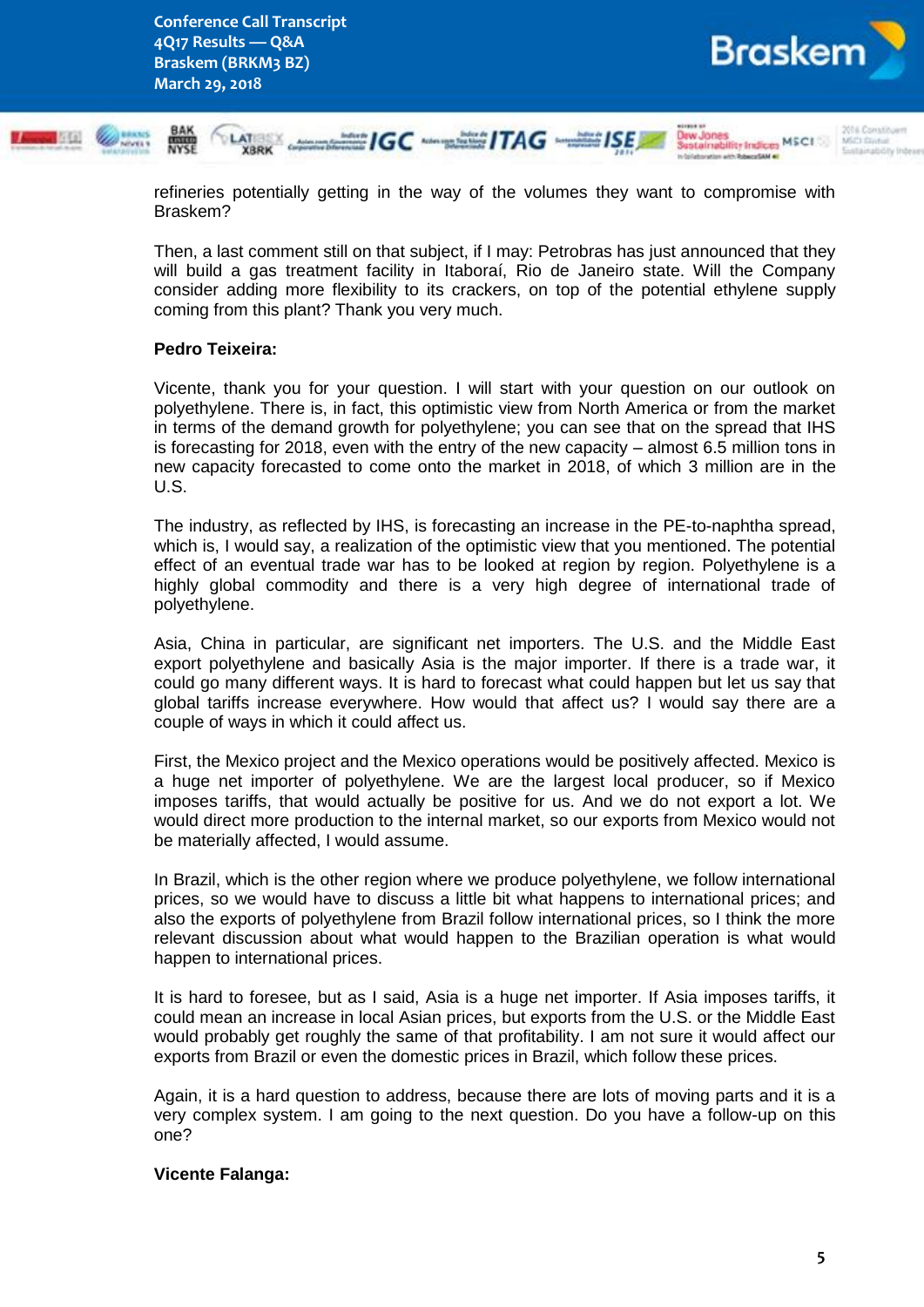

MCCT Course



No, that is perfect. Thanks.

### **Pedro Teixeira:**

Petrobras' naphtha: Fernando, do you want to make any comment on that?

#### **Fernando Musa:**

Yes, can you hear me?

#### **Pedro Teixeira:**

We can hear you.

#### **Fernando Musa:**

Just to reinforce the point that Pedro has just made, at the end of the day this is a global market and trade flows will adjust. The different regions have their own production and demand balance and if there is retaliation towards PE produced in the U.S. the Middle East will need to supply Asia, especially China; and the U.S. will serve the other markets, currently served by the Middle East.

At the end of the day, it is all about the global balance between supply and demand, which, as mentioned before in the presentation by Pedro seems to be going towards a positive territory with strong demands and most of the capacity additions already starting up – not a lot of new capacities expected for the next two-to-three years to come alive.

### **Pedro Teixeira:**

Fernando, you are breaking up.

#### **Fernando Musa:**

Why do you not take it and I will find another line here?

### **Pedro Teixeira:**

The other question was about Petrobras' naphtha. We have a contract that is valid until December 2020. We are operating with it, so this is the situation now. Petrobras is rumored to be looking at a refinery sale, but we are the only consumer in Brazil. It is a discussion we always have with Petrobras – around feedstock and what the possibilities are on that. But the contract is there; it expires in 2020, so it is something that, in due time, we will discuss with them.

And the third point, on the investment in the gas treatment facility in Itaboraí, we are always interested in new feedstock opportunities. We already have a gas cracker in Rio de Janeiro, close to Itaboraí, so it would make sense, in our view, to take any available liquids from the gas processing and use those liquids to supply our facility, potentially even for an expansion of the facility, depending on the volumes available.

But we would need to look at the investments that Petrobras is making and understand what the volumes are there, to then start a discussion on the evaluation of any projects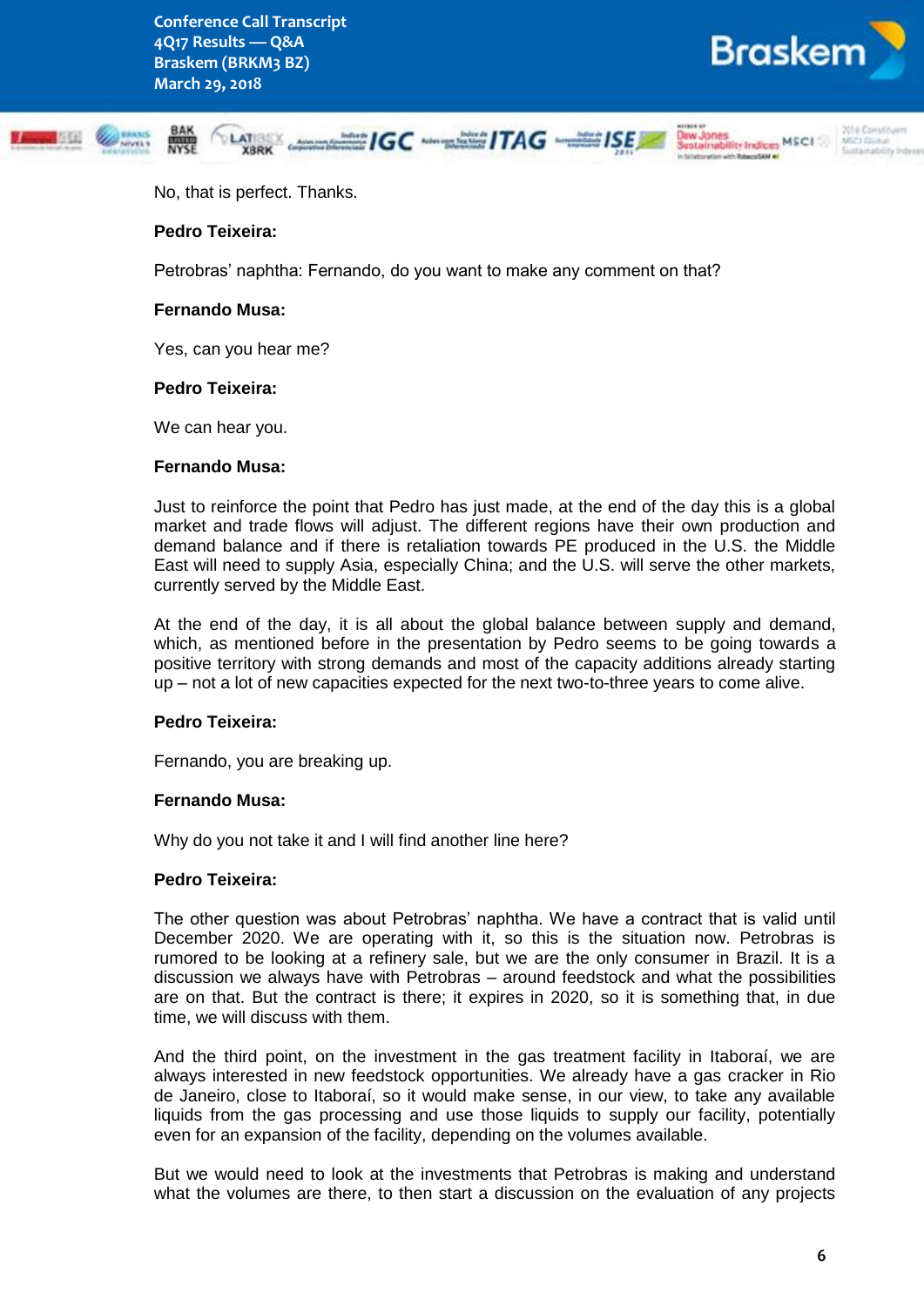

based on that; but we do see it as a positive evolution in terms of having more feedstock available in Brazil. That would be positive for us and positive for the industry, so we have a good perspective on this investment by Petrobras.

# **Vicente Falanga:**

Great. Very clear. Thank you very much.

# **Gustavo Allevato, Santander:**

Hi, guys. Good morning, everyone. I have three questions here. The first one is regarding the local demand year-to-date. Talking to other companies in different sectors, they are mentioning that demand is being lower than initially expected. How is the company seeing the rise in demand for local markets in the 1Q18? Has it been stronger or lower than the initial expectations?

The second question is regarding the Mexico project. There is a delivery pay for Pemex regarding the ethane supply. When will it impact the operating results, since Pemex supplied less ethane than was foreseen in the contract? The last question is regarding the naphtha supply contract. When it was signed in 2015, if I am not wrong, the naphtha price was around US\$400 per ton and now it is about US\$600 per ton.

At the time, there was a clause on the contract that said that, in case of further increase in raw materials, the reference price could be revised. I would like to know if you could share with us if you are in the level on which 102.1% is the price that Braskem is still paying or, since naphtha prices went up, Braskem is paying a little bit less than this reference? Thank you.

# **Pedro Teixeira:**

Thank you for the question, Gustavo. Starting from demand growth, we are seeing a sustained recovery in demand. Last year demand growth, as Pedro mentioned, was around 4%. We are expecting, for this year, looking at the results of the 1Q already, demand growth to be around 4% again for PE, PP and CDC. I would say there is a strong demand for consumption. The auto industry is recovering as well; light goods, electronics as well. The agricultural demand and demand for agricultural applications has been especially good.

The factor that is still lagging a little bit is construction in general, which is already showing some aspects of growth. EVC has already had slightly positive growth on the market, but it is still on a lower growth level in relation to the other polymers that we have. In terms of the Mexico DOP, in 2017 we had revenues of US\$19.5 million. That was the accrued revenue and we already received the settled portion of that, so cash flow on the delivery of pay is happening in Mexico.

The contract is working as expected in terms of protection to Braskem Idesa in terms of the operating results of the JV. The other positive aspect is that, even though we are not receiving all the six tons that we had expected at first, the operating rate is pretty good at 88% on average and also the EBITDA margins are above 60%; actually 65% for the average of the year and 60% in the 4Q.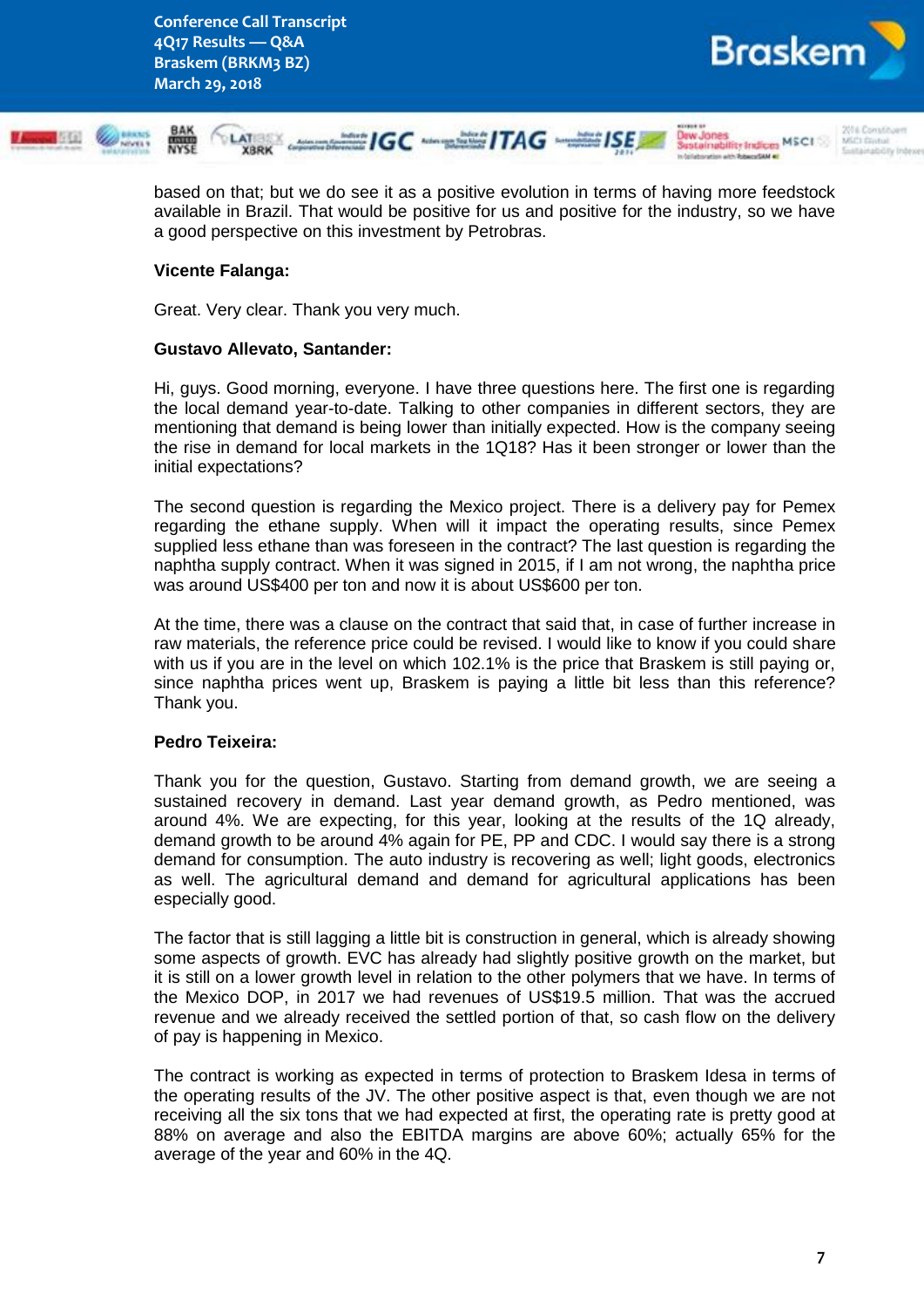

Again, very good results, even though we are not receiving all the volumes that we had expected. Fernando, do you have any comments on either Brazilian demand or Mexican demand? Otherwise I will take the other question on the naphtha contract.

### **Fernando Musa:**

No; it was very clear.

### **Pedro Teixeira:**

Gustavo, you also asked about the contract. Naphtha was, as you said, around US\$400 per ton back in 2016 and now it is at US\$600 per ton or US\$550, which is the expected current price. It is a higher level. We think that the contract is operating well for us and we do have that fixed price. Conceptually, we think that a more flexible pricing formula would be better for the industry – a pricing formula that had more variation depending on the levels of oil or naphtha prices would be better for Braskem.

But the current contract is actually working well. It has generated the results we have seen. I think that the point to look at is less the naphtha price level and more the spread level. And spread has been pretty good, given the point in the cycle we are at. And that has given us the results that we have.

### **Fernando Musa:**

Just to reinforce this. The relevant indicator is the spread. As Pedro mentioned, flexibility in the contract would be welcome, especially given the fact that, with higher oil prices, there is a trend that the naphtha-to-polymer spread will compress and with low oil prices, there is a trend toward the spread opening up. The competitiveness of the whole naphthabased petrochemical chain fluctuates with oil prices. If there were some flexibility in the contract, as we had in previous contracts, it would make these extremes – high or low oil prices – more competitive.

At the current price level – US\$400 to US\$600 – that we have been experiencing, the current formula works, given that the volatility in the spreads and the competitiveness between the Naphtha base and the license base is not fluctuating as much.

### **Gustavo Allevato:**

Very clear. Thank you.

### **Luiz Carvalho, UBS:**

Thanks. I have three questions as well. Fernando, maybe if I can touch on the naphtha contract from a different angle: is this negotiation happening from the management level? I mean, Braskem with Petrobras. Or is it happening more in the controlled shareholders agreement between Odebrecht and Petrobras? Just to understand where we are in terms of negotiation so far. That is the first question.

The second question is also regarding Pemex supply. Is there any diversification there in terms of a potential pipeline bringing gas from the U.S. or something that you can share with us in order to look at it more from a longer-term supply, if Pemex is not able to fulfill the full contract?

**Brasken**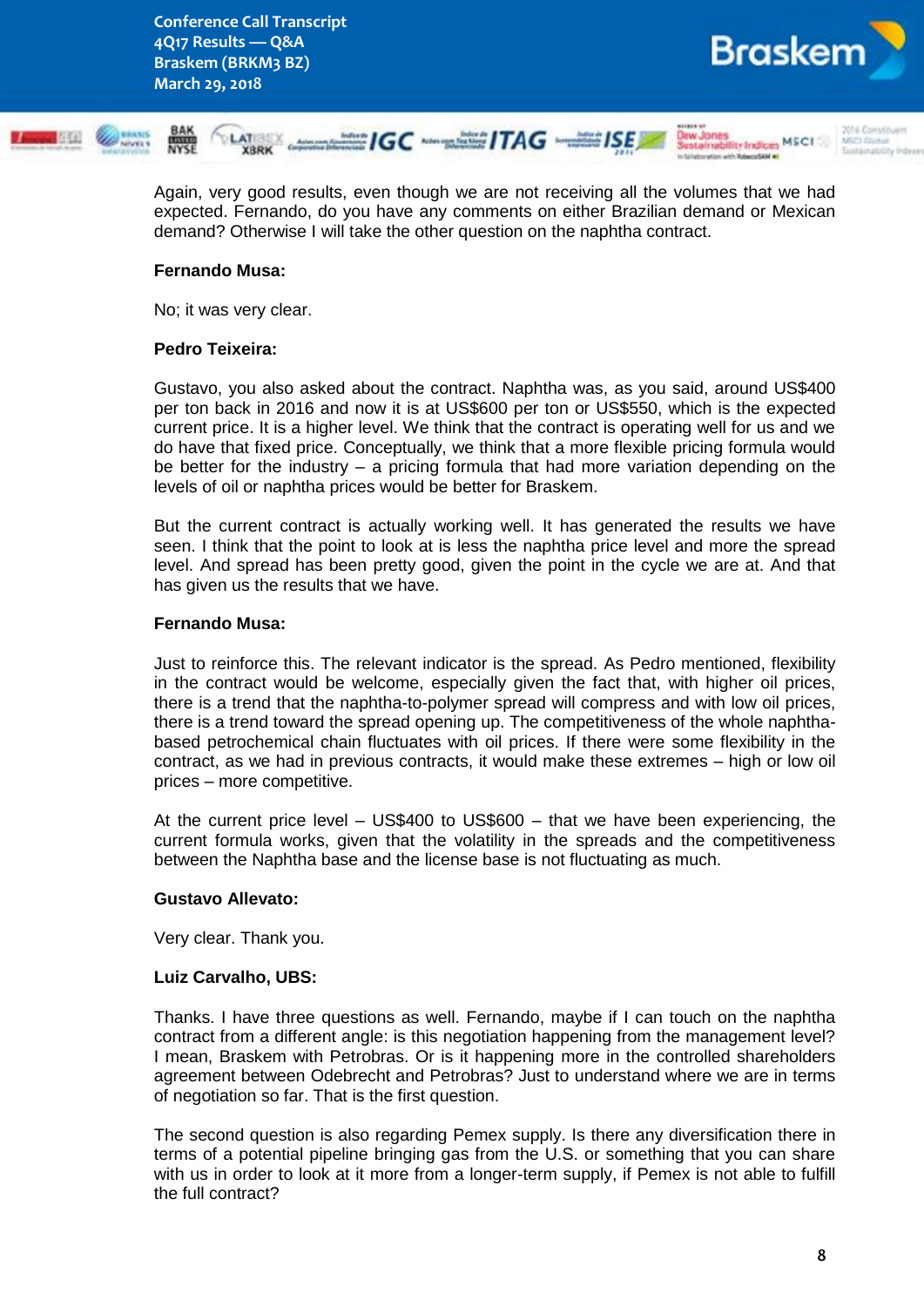

The third question is related to dividends: this year we saw a payout of around 60%. According to your presentation, in 2018 you expect lower EBITDA levels, but higher free cash flow. I would just like to understand how you see or what is the management's way of thinking regarding the payment of dividends for 2018. Thank you.

### **Fernando Musa:**

On the naphtha contract: all feedstock contracts are negotiated, managed and dealt with by the management with suppliers. All suppliers, including Petrobras. It is the management's responsibility, not shareholders' responsibility, to guarantee the adequate supply of feedstock for operations and our teams around the world deal with different suppliers.

There has been a lot of talks about the naphtha contract because of the announcements of the potential changes in governance that were made by Petrobras and confirmed by Odebrecht, but dealing with feedstock suppliers is a management's responsibility, not a shareholders' responsibility.

On the Pemex supply, Pemex is already working on the alternatives to guarantee the supply that they committed to under the contract. They have started to import ethane from the U.S. to Mexico to help increase the flow for the petrochemical industry in Mexico. We see this as a good initiative by Pemex. Many companies around the world are doing that activity of moving ethane around the world, including Braskem – we started it in late November.

We see it very positively in combination with the efforts that Pemex is doing at the production and fractionation sites, in its systems in Mexico, it creates a risk mitigator for supplies, which is good from our point of view. As far as the dividends that could be paid out in early 2019 from the 2018 results, this is a decision that will be made at the end of the year, but as we mentioned in the presentation, our expectation is of a strong cash flow generation.

We have an increase in CAPEX but a reduction in payout coming from the global settlements that the Company signed in December 2016. This should lead to a discussion we will have at the end of the year, once we have more clarity on the expectations for 2019 and 2020. As of today, it seems to be improving. This will lead to a decision. If you look at the past few years, our payout ratio has been in these 50-60% of net income ratio.

We will make a decision by the end of the year, but the underlying expectation of results leads to a strong cash flow and therefore a decent payout for next year as well. Pedro, do you want to add anything on the dividend question?

### **Pedro Teixeira:**

No, that is it.

### **Luiz Carvalho:**

Just a quick follow-up on this one and taking the opportunity that you both are in call, regarding capital allocation. This high payout with high cash flow: how do you see potential acquisitions or further projects on the way? I mean, you have already made a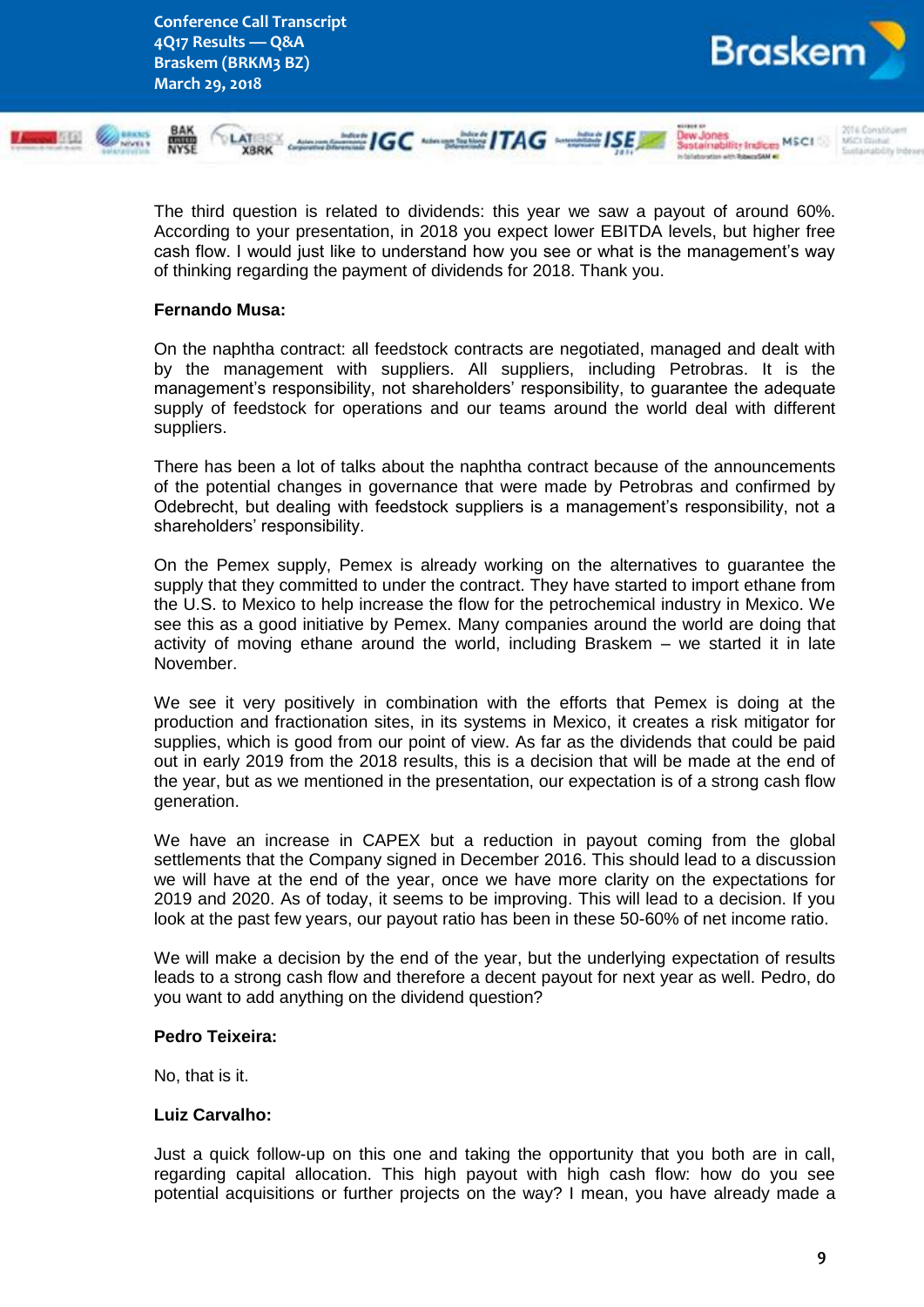



significant large project, which is the SMN 21. You are now with a PP project in the U.S., but how can we see it looking forward in terms of capital allocation, when we look into the cycle? Thank you.

# **Fernando Musa:**

Thanks for the question. This is something that, now that the Mexico investment is behind us, as far as cash needs and we are full-steam ahead with the new PP plant in the U.S., we do anticipate new opportunities to come to the Company, whether new projects, new construction or acquisitions. We have always looked at those opportunities. Nothing interesting came up, besides the PP plant that was approved last year, but this is constantly being analyzed.

We have a very disciplined process to look at our strategy and the positioning that we have in the different regions or businesses where we are operating. We will continue to look for that. The acquisition route is one in which very strong results has been leading to high valuations, in our point of view, for a cyclical industry. I think the new expectations around a positive cycle going forward might lead to tougher negotiations around any potential acquisitions.

Having said that, if the right asset or Company comes up for sale we will certainly look at those, given our very strong track record of making acquisitions in a very successful way for Braskem's shareholders, generating a lot of value from the acquisitions made over the years. It is part of our plan and it will certainly be, as I mentioned, part of the decisionmaking in the back-end of the year, early 2019. These potential new projects will come into the equation when we make any decisions about dividends for the upcoming years.

# **Luiz Carvalho:**

Perfect. Thank you very much.

# **Pedro Teixeira:**

Just a comment on that: the discussion around dividend payout and also around investments also goes through the discussion about leverage. We always consider the Company's ability to leverage and limit leverage so that we do not over-expand ourselves. This is also part of the considerations that we always have whenever we are discussing this balance between new investments and dividend payout.

### **Luiz Carvalho:**

Clear. Thank you, Pedro. Thank you, Fernando.

# **Hassan Ahmed, Alembic Global:**

Good morning, gentlemen. I have a two-part question. One is about the near-term and one is about the longer term. On the near-term side of things, you talked about compressing EBITDA year-on-year in 2018. I am just a bit confused about that, because as I take a look at the fundamentals, clearly brent crude is up US\$15 a barrel relative to 2017 averages, so it is clear in my mind that this equates to a US\$0.07 to US\$0.08 a pound tailwind in the price of ethylene and polyethylene.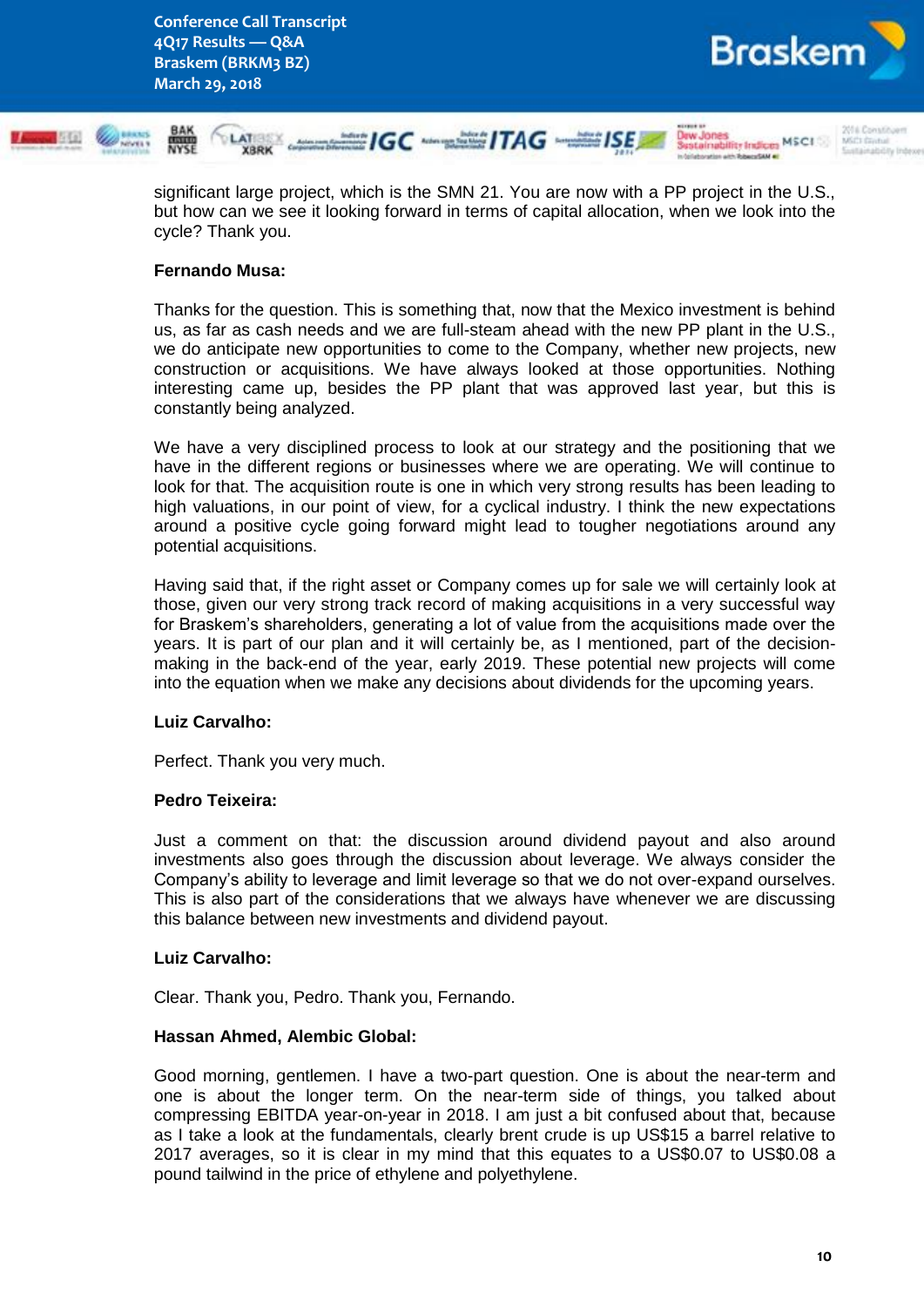



And we are obviously seeing that, particularly in the US market, where contract pricing is going up. On the ethylene and polyethylene side, you also alluded to expanding spread year-on-year and we are obviously, in the near-term, entering a pretty heavy turnaround season, particularly in Europe. I think in April there are five ethylene crackers that are going to be turned around.

Then I take a look at the polypropylene dynamics in the near term and supply and demand continue to get tighter, so I would imagine that polypropylene margins would be up year-on-year as well. And, finally, where the fundamentals look extremely attractive. The near-term question really is: why do you feel that you will see compressing EBITDA in 2018 relative to 2017? This is the near-term side.

On the longer-term side, post 2018 we are entering a capacity-addition vacuum, clearly, so the handful of companies that have already announced some incremental capacity seems like even they now are backing off. The other day, Chevron came out with an announcement that they were reconsidering the next-gen cracker on the back of higher cracker costs – obviously, higher steel prices, higher energy prices and the like.

So, on the longer-term, I would like to hear your view on whether we are going to see what was going to be a pretty tight item get even tighter. This is my two-part question about the near and long terms.

# **Fernando Musa:**

Hello, Hassam. Thanks for the question. On the short term, I think there is a couple of factors that need to be put here in this discussion. First, Braskem is much larger than PE. If you look at the crackers' profitability, especially naphtha crackers in Brazil, in the 1H17 the co-products had very strong price increases that led to significant profitability in our operations.

Our expectation is that those co-product price increases will not happen this year. We did not see it happening in the 1Q, we did not see it happening this year. This should put more pressure on the overall basic chemicals spread.

Secondly, even though the scenario for PE is one in which spread should be healthy, it is important to remind ourselves that there is a lot of new production coming online in the U.S. and some of it will target South America, so we do expect increased competition in the region, which should lead to a tampering of this spread increase, translating into concrete margin increase for us.

We probably will see more competition from the U.S.-based production in South America, which will be counterbalanced by better spreads in general, as mentioned before, and the net combined with chemicals, in our point view right now, should lead to a decrease. Two other extraordinary factors that are important to factor in are: we did have a positive EBITDA contribution from the divestment of Quantic last year that will not repeat itself.

And in Brazil, there is a tax incentive – REIQ – which has a lower rate in 2018, compared to 2017, so its impact on our profitability will be reduced as well. When you put all of this into the equation, it leads to our expectation of a declining EBITDA for the short term. Having said that, if the optimism that we are seeing in the industry around PE and PP really goes to a very positive scenario, this could bring us closer to last year's results, if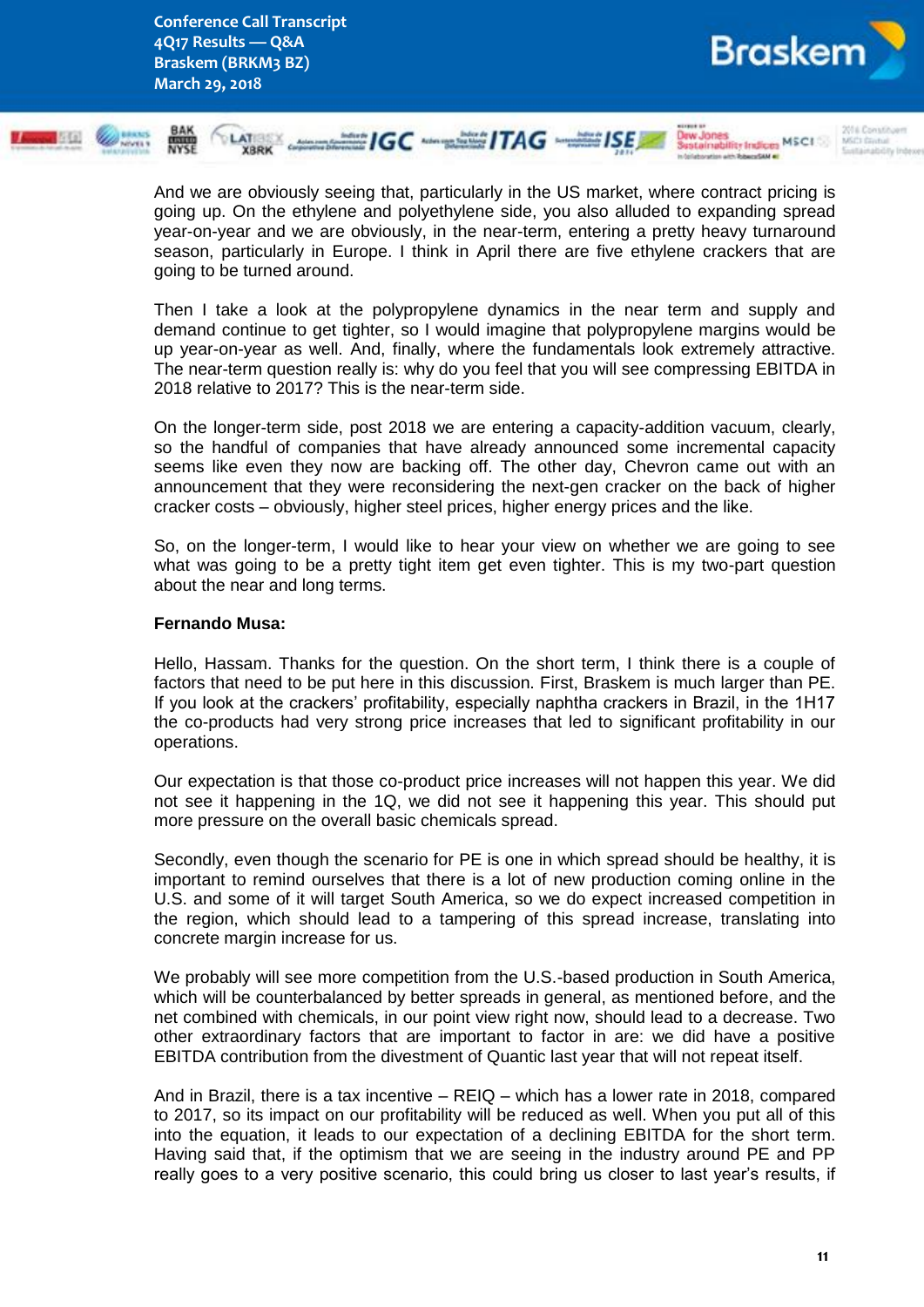



those spreads really stay strong or become even stronger than we currently anticipate for the backend of the year.

On the midterm, I think that, on the end of the day, demand is perceived to be very strong over the next few years. This will lead to investments. If CAPEX becomes even more expensive in the U.S. as it has become over the last four-to-six years, I think the fact that people have mastered the ability to move ethane around the world could create the ability to make investments in other regions, with ethane flowing from the U.S. toward that.

We already start to hear news of ethane crackers being built in China with imported ethane and the capital intensity in China is significantly lower than what you see in the U.S. gulf coast, so either CAPEX cost in the U.S. will go back to a more reasonable level and projects will be built in the U.S. or projects will be built in China, India or other places where capital intensity is lower and the feedstock will flow as the industry masters the ability to move ethane around the world.

My expectation is that we might have an extended positive cycle, but eventually products will be needed and projects will be built to deal with it.

### **Hassan Ahmed:**

Very helpful. Now a boring follow-up, if I may. I was taking a look at your consolidated EBITDA and there seems to be R\$882 million drag to EBITDA in the quarter in the eliminations and reclassifications line. And it seems like in the last couple of quarters there has been a negative drag at that line item and prior to the last two-to-three quarters it was not there. I am just trying to understand what that drag is.

### **Pedro Teixeira:**

Hassan, what we have been doing is: in this segment, because we export from Brazil to Europe and to the U.S. (a little bit; more to Europe), we are adding the profitability of those exports – or the margin of those exports to both businesses – the Brazilian segment and the European segment and then we eliminate that on the consolidation so that we do not have a double-count on the consolidated results. This is the main reason.

### **Hassan Ahmed:**

Got it. Very helpful. Thank you so much, guys.

# **Fernanda Cunha, Citibank:**

Hi. Good morning, everyone. I have two follow-up questions. The first one is regarding the Mexico project. Given that Pemex ethane production is dropping and I understand that they are importing it from the U.S., can you give us a guidance on what will be a reasonable utilization rate of that project for this year? Also, I understand that this quarter you were reimbursed for the disburse in the utilization rate for the 2Q17 that Pemex did not deliver.

I am just trying to do a back-of-the-envelope match and I am trying to understand whether you are going to reimbursed for only the  $(56:39)$  or are you actually going to be reimbursed for the margins from not producing the PE. Those are my two questions regarding the Mexico project.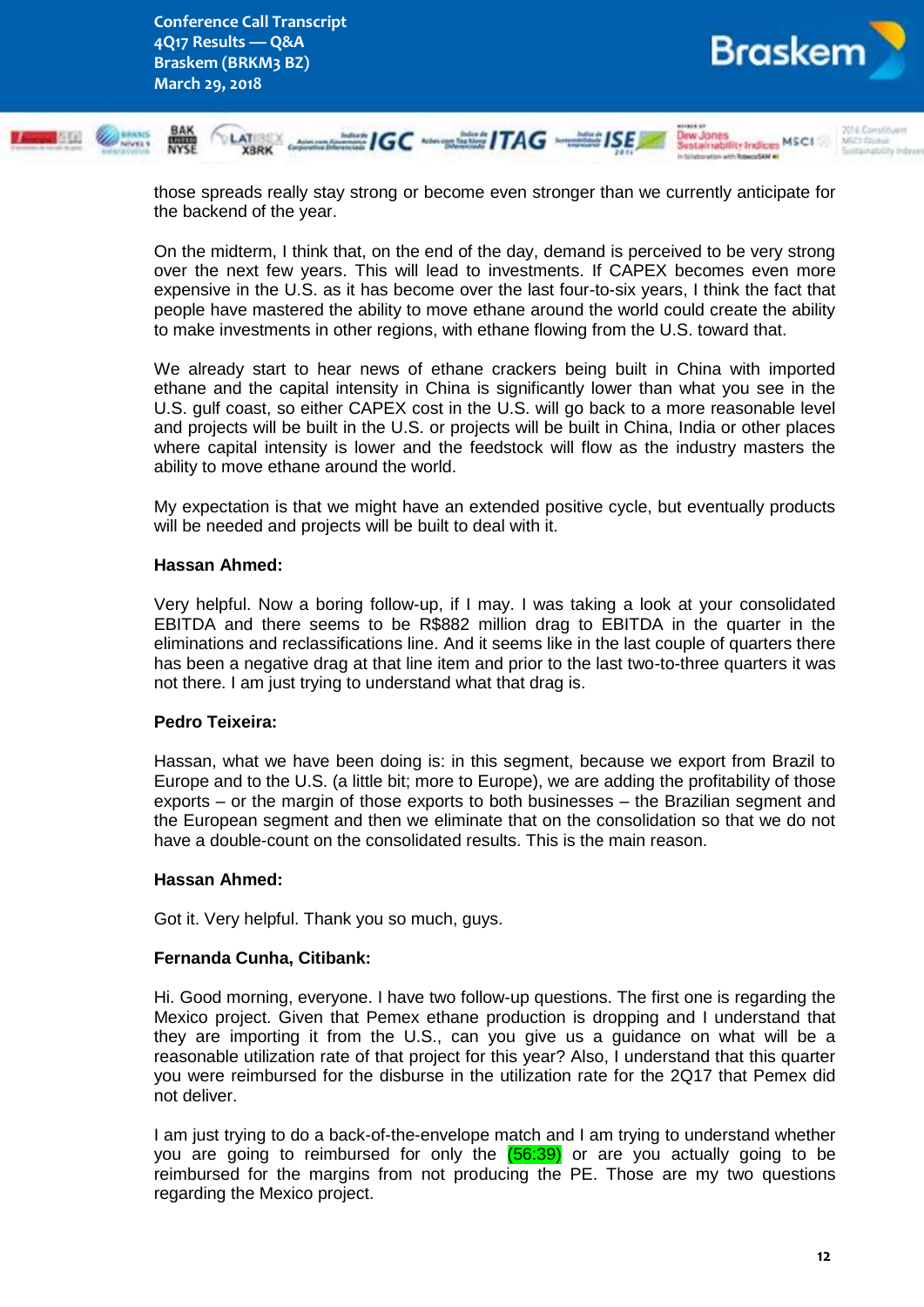**Conference Call Transcript 4Q17 Results — Q&A Braskem (BRKM3 BZ) March 29, 2018**



My last one is on dividends. What is the reasonable leverage ratio? What is the target leverage ratio going forward? I am just trying to understand if it is reasonable to think that your dividend payout going forward should be close to free cash flow as it was this year.

# **Fernando Musa:**

Good morning, Fernanda. In Mexico, our expectation is to be running anywhere between 85% and 90%, depending on the availability of supply from Pemex. As far as the delivery penalties, they partially offset the margin. They do not compensate for the full margin and the structure of the contract is not linked to a margin compensation. As far as leverage, the dialogue with the board is to have a 2.5x as a top number for leverage.

We could eventually go a little bit above that in the case of a relevant acquisition if it makes sense, but this would happen if we had very strong synergy expectations that would quickly bring us back below 2.5x. Pedro, do you want to add anything on the topic?

# **Pedro Teixeira:**

Just to reinforce that this leverage of 2.5x is a ceiling reference – it is not anywhere close to where we are right now. We are at roughly 1.9x and even with dividend payments we may get closer to 2x, but nowhere close to 2.5x.

# **Pedro Freitas:**

And I would also add, Fernanda, that these penalties partially offset the margins, especially because now the ethane price is very low – it is close to US\$ 200 per ton and, in a situation in which ethane prices go up, of course margins will be more compensated by this delivery penalties.

# **Fernanda Cunha, Citibank:**

So, basically you have a range of how much you will be compensated for these things, not supply by Pemex, right?

### **Pedro Freitas:**

We do not provide the exact percentage, but it is a percentage over the ethane price. If the ethane price is higher, the absolute value of the compensation will be higher as well. This is the rationale behind.

# **Fernanda Cunha:**

Thank you very much.

### **Sarah Leshner, Barclays:**

Hi. Thanks very much for taking my questions. Most of what I wanted to ask has been answered, but I just have one small question remaining, which is whether you are aware of negotiations continuing or not continuing between your shareholders in particular, as it relates to Petrobras' stated interest in divesting its stake.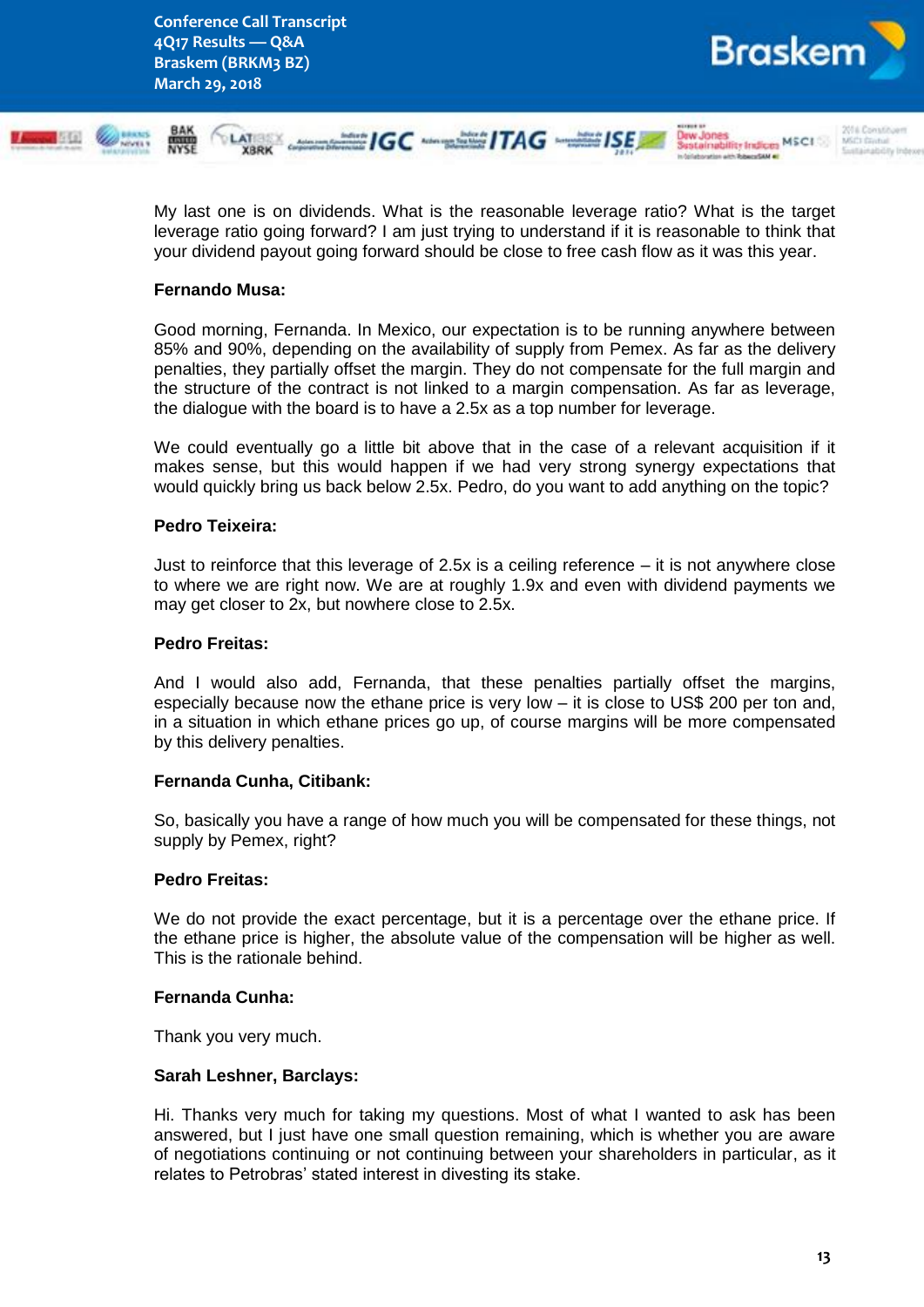

MCCT Course

**Jaw Jones** 

Sestainability Indices MSCI

### **Fernando Musa:**

The information I have is that the dialogue between Petrobras and Odebrecht is ongoing. As I mentioned in previous calls, we are not directly part of it. This is a discussion between shareholders. As of today, I have not been informed of either concrete progress or stoppage of conversations. I would say the dialogue is still happening between shareholders, given the fact that I have not receive any contrary information.

 $\equiv$  IGC  $\equiv$  ITAG  $\equiv$  ISE

### **Sarah Leshner:**

Perfect. I just have one very small confirmation. I recall that for 2018 your guidance for utilization in the Mexico operations was 90% and you came in around 90%; at 88%. You mentioned that in 2019 it was 85-90%. I am just wondering whether it is your intention that those numbers should be considered flat – should we expect to see relatively similar utilization in 2018 compared to 2019, or is it a deliberate change in your guidance from 90% in 2018 to a lower range in 2019?

### **Fernando Musa:**

I would say that, given all the actions that Pemex is taking, including their starting import of ethane, our expectation is to have a similar type of performance on the Pemex side. This is why we have this range of 85-90%. We fluctuated during the year around 88%, on average. This is a range for what we expect. It will depend way more on Pemex's performance and the amount of imports that they will be doing.

They tested their system for imports over the last month/month-and-a-half and it is going to be now their decision to increase that import rate or not based on how well the production side and the administrative side of their systems operate. They have the reserves, they have the capabilities to produce more ethane locally, so let us see how they manage the system overall and how much imports they will bring.

### **Sarah Leshner:**

Thank you. This is perfect.

### **Vicente Falanga, Bank of America:**

Thank you for taking one more question. It will be a quick one, I promise. Could you remind us what is Braskem's naphtha import capacity to Brazil today, in a smooth way, without having to take any supply timing risks. If you were to import your naphtha, would you likely get similar pricing conditions as the ones of the contract that you have with Petrobras? Thank you.

### **Fernando Musa:**

Today we already import a significant part of our naphtha demand in Brazil. We have the ability to import a little more than we are currently importing. Large part of the infrastructure for the naphtha import is in Petrobras' hands and control. This is part of our daily dialogue from an operational point-of-view, about Petrobras facilitating our naphtha imports.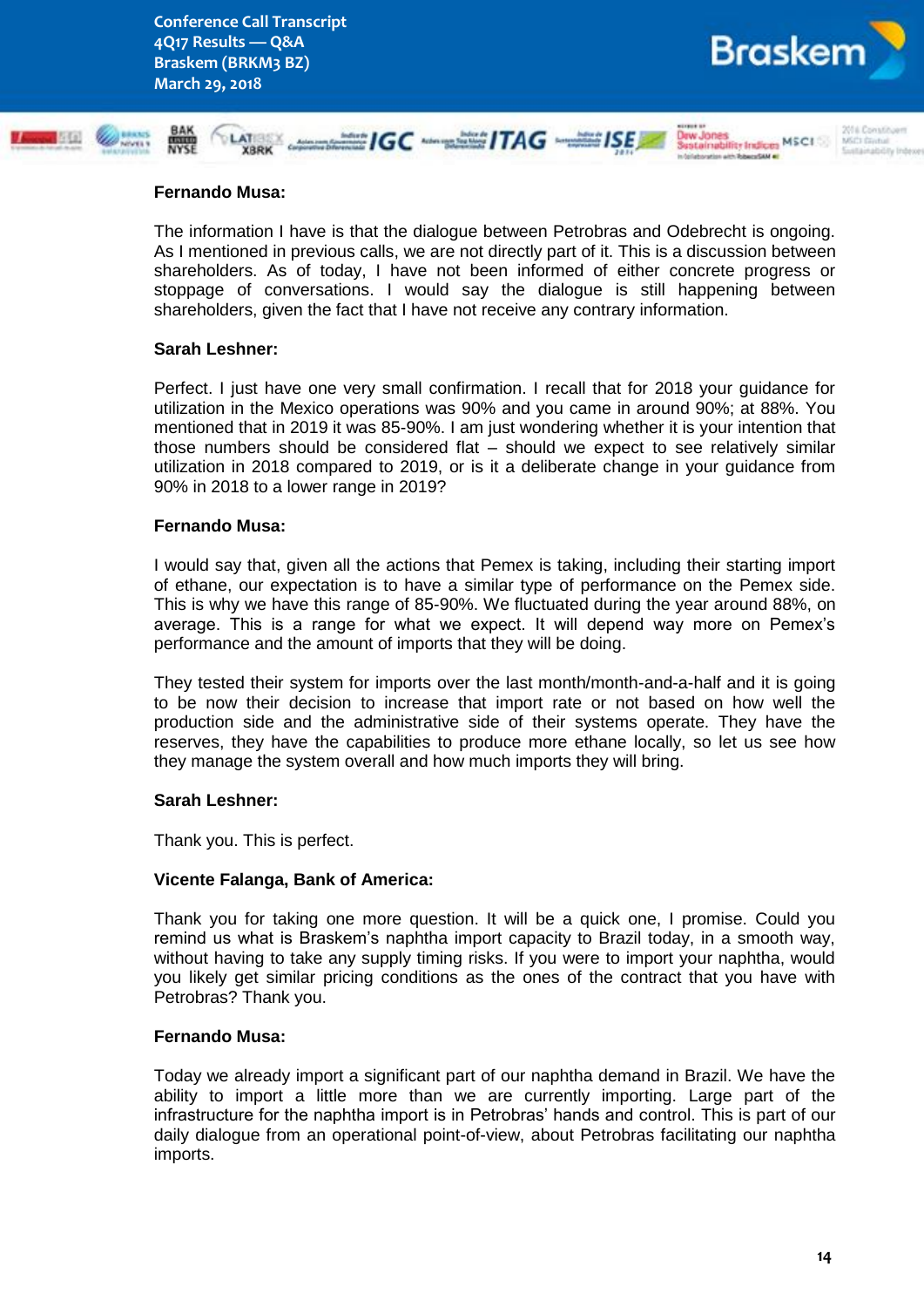



As far as price is concerned, it varies along the year, depending on the supplier, the quality of the naphtha. There are different types of naphtha and depending on all its contents, it could lead to different pricing.

I would say that, in the scenario we have been living over the last few months, we end up with pretty similar price points for the naphtha, between imported naphtha and the Petrobras contract, with naphtha fluctuating around the US\$ 500 to US\$ 600 per ton range, given the fact that our Petrobras contract is a percentage of the reference and some of the other blend in cost would be more of a reference plus a fixed amount, typically related to freight.

Today, as I said, we are pretty close to 50-50 in our imports, compared to the naphtha contract with Petrobras and we could import a little bit more depending on the access to logistics, but the contract with Petrobras – the local supply – makes a lot of sense for them to serve us and for us to buy from them, to facilitate logistics.

### **Vicente Falanga:**

Thank you very much.

### **Pedro Medeiros, Citi Group:**

Good morning, guys. Thank you so much for taking this last question. I apologize if this was, somehow, already answered during the call, because I had some connection issues. Do you mind commenting on the maturity of your supply contract for ethane with Petrobras today? How is it working currently? Will there be any negotiations on that side?

As a follow-up to that, in light of the risk in the outlook for availability for ethane with Petrobras now confirming the construction to expand fractionation capacity and that should start by 2020: What are the conditions required for you to consider an expansion in Rio and when should we be discussing this topic as part of investments in Braskem? Thank you.

### **Fernando Musa:**

The current ethane supply contract with Petrobras expires in 2021 – after the naphtha contract. As mentioned before, the dialogue with Petrobras and all suppliers of feedstock is a constant dialogue.

As we get closer to the end of the most relevant contracts – like the naphtha contract or the ethane-propane supply for the Rio de Janeiro cracker – we will start the dialogue. We have over three years for the ethane and propane supply in Rio de Janeiro, so when the right time comes, this dialogue will happen with Petrobras.

As far as additional feedstock for a potential expansion for the Rio de Janeiro cracker, this is something that we have been evaluating for quite a long time. It is going to depend on the development of the pre-salt reserves first and, second, the mid-frame infrastructure – the fractionation and separation units. There are multiple players now. It goes beyond Petrobras and all those players are making their investment decisions and their investment evaluations.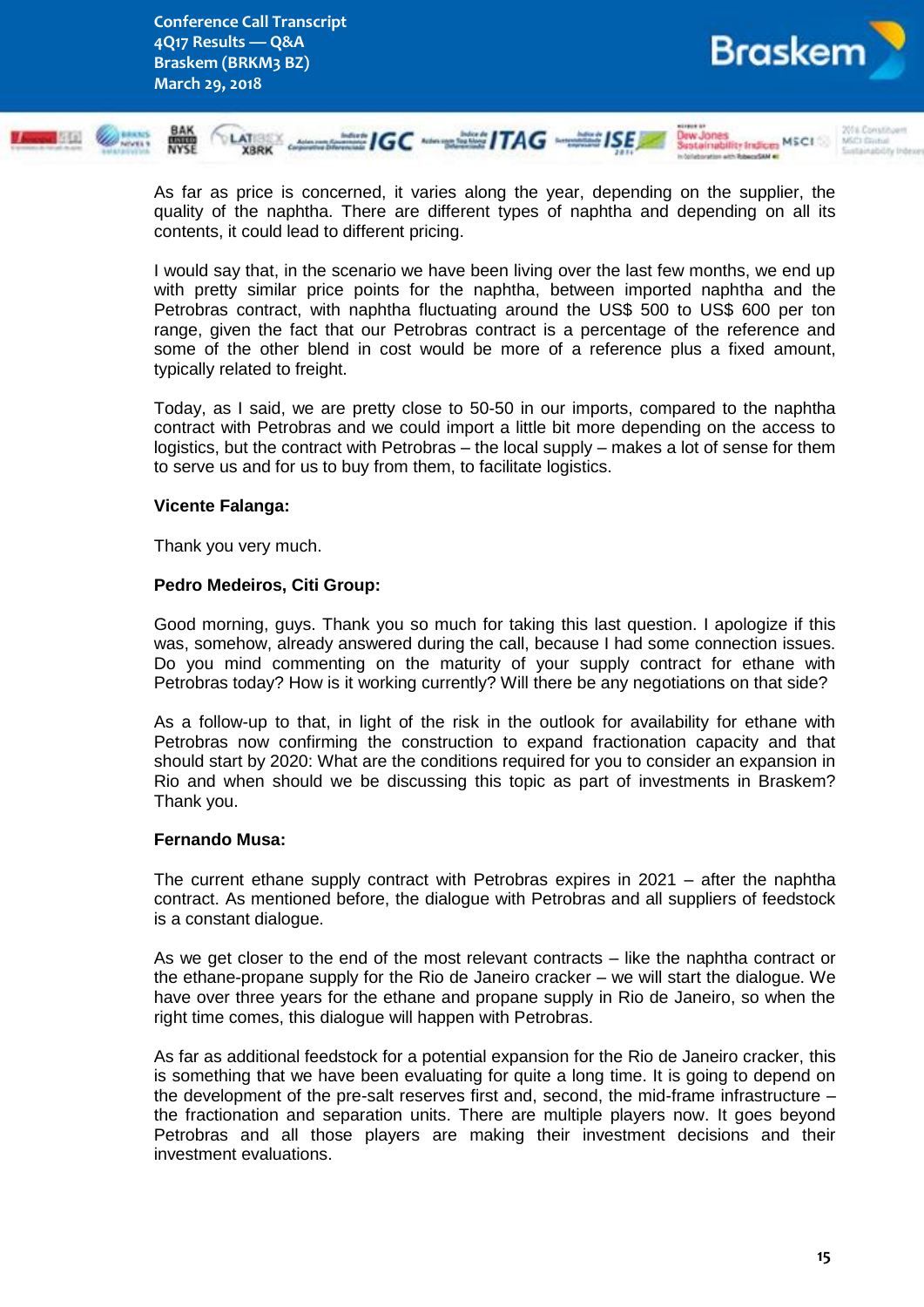

As these progresses, we will have more clarity from their end on future availability and we will certainly engage with Petrobras and the other players around additional feedstock for our complex in Rio de Janeiro, where we do have an opportunity and very competitive CAPEX to basically double capacity there. But the big question is around the feedstock availability, which depends not only on the mid-stream but also on the production wells development by Petrobras and the other players in the pre-salt.

### **Pedro Medeiros:**

Thank you so much.

### **Operator:**

I will turn over to the Company for the closing remarks.

### **Fernando Musa:**

Thank you very much for all the questions and the attention. As discussed in the presentation and during the questions session, 2017 was a very strong year for Braskem. We had very positive operational results – from a production point-of-view and from a commercial point-of-view – around the world. We delivered several production records.

We also had a set of important value-adding projects either starting or being completed – the new plants that started early in the year and the approval of the PP plant construction in the U.S. and the conclusion of the ethane flexibility for the Bahia cracker, which will help us continue our drive to making Braskem a very competitive company going forward.

On the financial side, three highlights – the liability management with the US\$1.7 million raised in the two bonds with a very competitive cost, really helpful for liability management and helping us push the maturity of the debt and reducing the amount of debt we need to repay over the next two-to-three years.

The rating agencies looking at us and seeing all these positive results and two of them maintaining our investment grades, despite the downgrade that Brazil has been suffering, I think, is a clear indication that agencies and the market in general are finally perceiving that Braskem is not a Brazil story – it is a global story. The Company still has a strong base of its business in Brazil, but now it has a really global footprint and is more exposed to the overall global economy, with a bias toward the American side.

But it is less dependent on Brazil, as clearly shown by the rating being way above that of Brazil. Finally, the R\$1.5 billion dividend payout on top of the R\$1 billion that we paid out late last year is another indication of the confidence that the management and the board have on the solid results that we expect over the next few years and our ability to continue finding good investment opportunities while returning value to our shareholders in the process.

Once again, thank you very much and I am looking forward to talking to all of you in a month-and-a-half when we publish the 1Q18 results. Thank you. Bye.

# **Operator:**